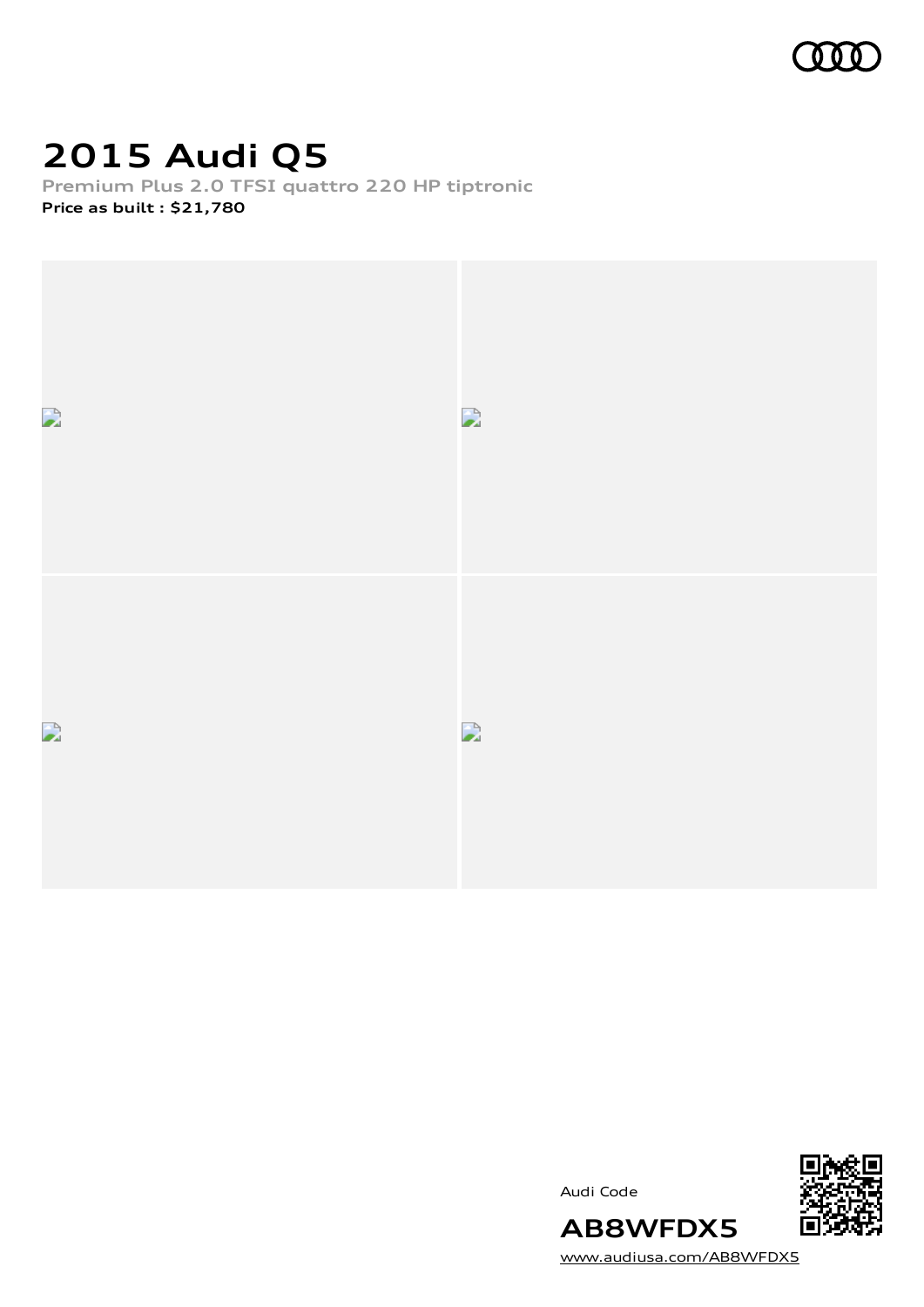### **Summary**

#### **Audi 2015 Audi Q5** Premium Plus 2.0 TFSI quattro 220 HP tiptronic

**Price as buil[t](#page-10-0)** \$21,780

### **Exterior colour**

Florett Silver metallic

 $\overline{\phantom{a}}$ 

### **Further Information**

|                 | N٥           |
|-----------------|--------------|
| Mileage         | 99,761 miles |
| Type of vehicle | Used car     |

**Warranty**

#### **Interior colour**

### **Technical Specifications**

| Engine type                  | Four-cylinder                                 |
|------------------------------|-----------------------------------------------|
| stroke                       | Displacement/Bore and 1,984/82.5 x 92.8 cc/mm |
| Torque                       | 258 @ 1,500 lb-ft@rpm                         |
| Top track speed              | 130 mph mph                                   |
| Acceleration (0 - 60<br>mph) | 7.0 sec. seconds                              |
| Recommended fuel             | Premium                                       |

#### **Audi Code** AB8WFDX5

**Your configuration on www.audiusa.com** [www.audiusa.com/AB8WFDX5](https://www.audiusa.com/AB8WFDX5)

**Commission number** 7b647d010a0e09a92577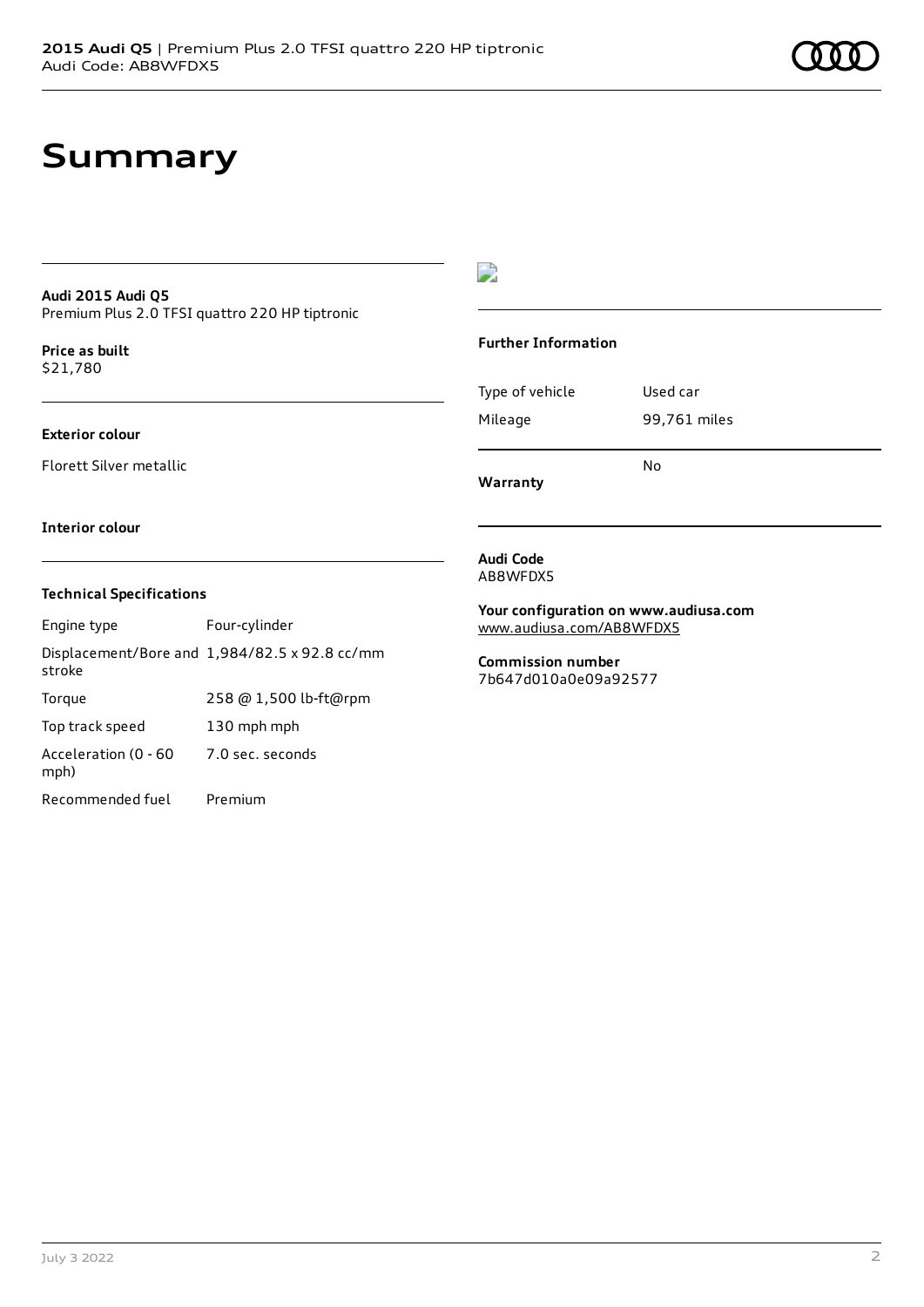# **Equipment**

Florett Silver metallic

Audi advanced key - keyless start, stop and entry

Power–folding, power–adjustable, auto–dimming, heated side mirrors with memory

Technology package

Panoramic sunroof

Door sill trims with aluminium inlays

Auto-dimming interior mirror with compass

Heated front seats

DVD Player

Bang & Olufsen® sound system









**(1/2)**

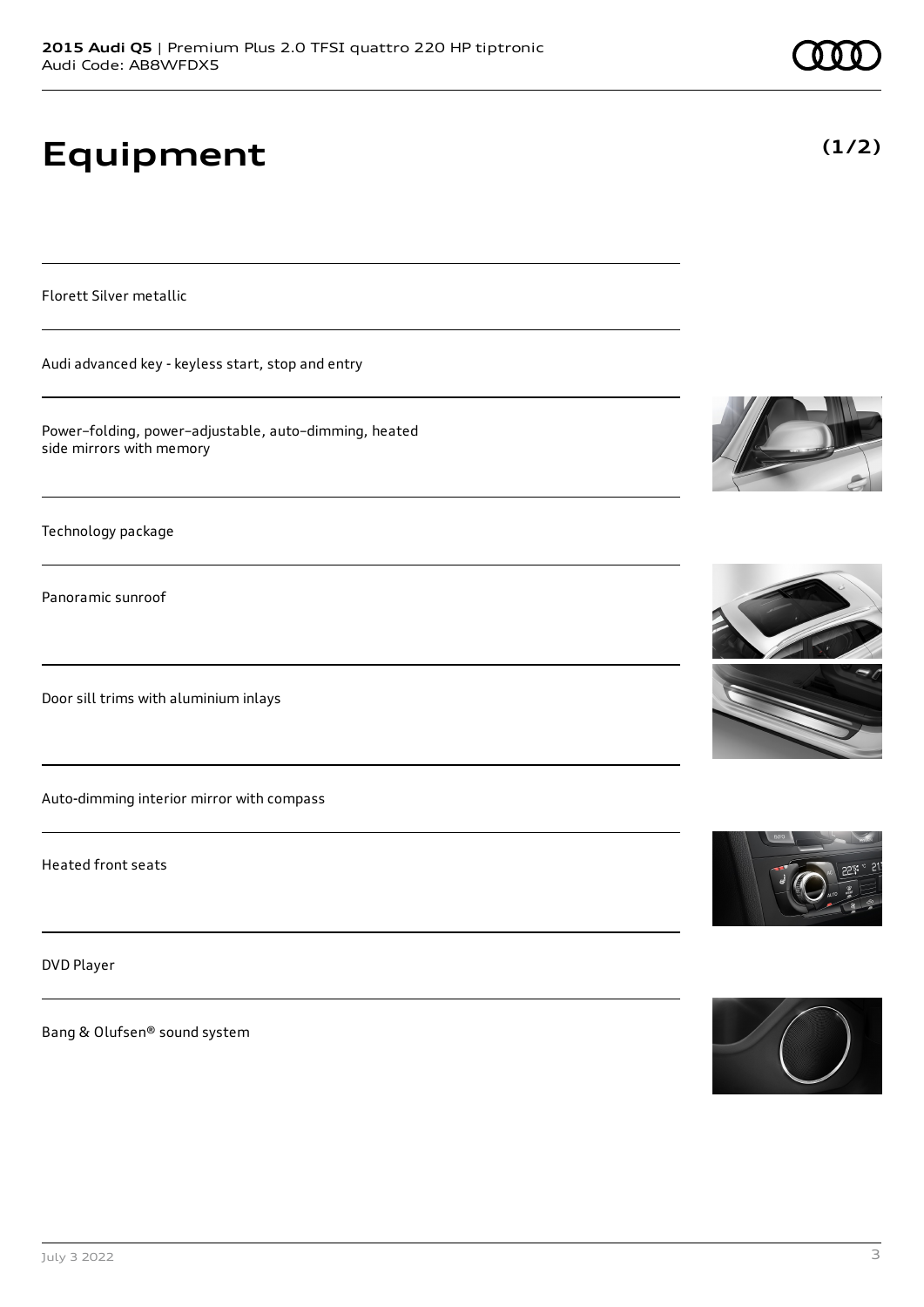**2015 Audi Q5** | Premium Plus 2.0 TFSI quattro 220 HP tiptronic

Color driver information system

**Equipment**

Audi Code: AB8WFDX5

HD Radio™ Technology

Voice control

Audi side assist

BLUETOOTH® wireless technology preparation for mobile phone

**(2/2)**



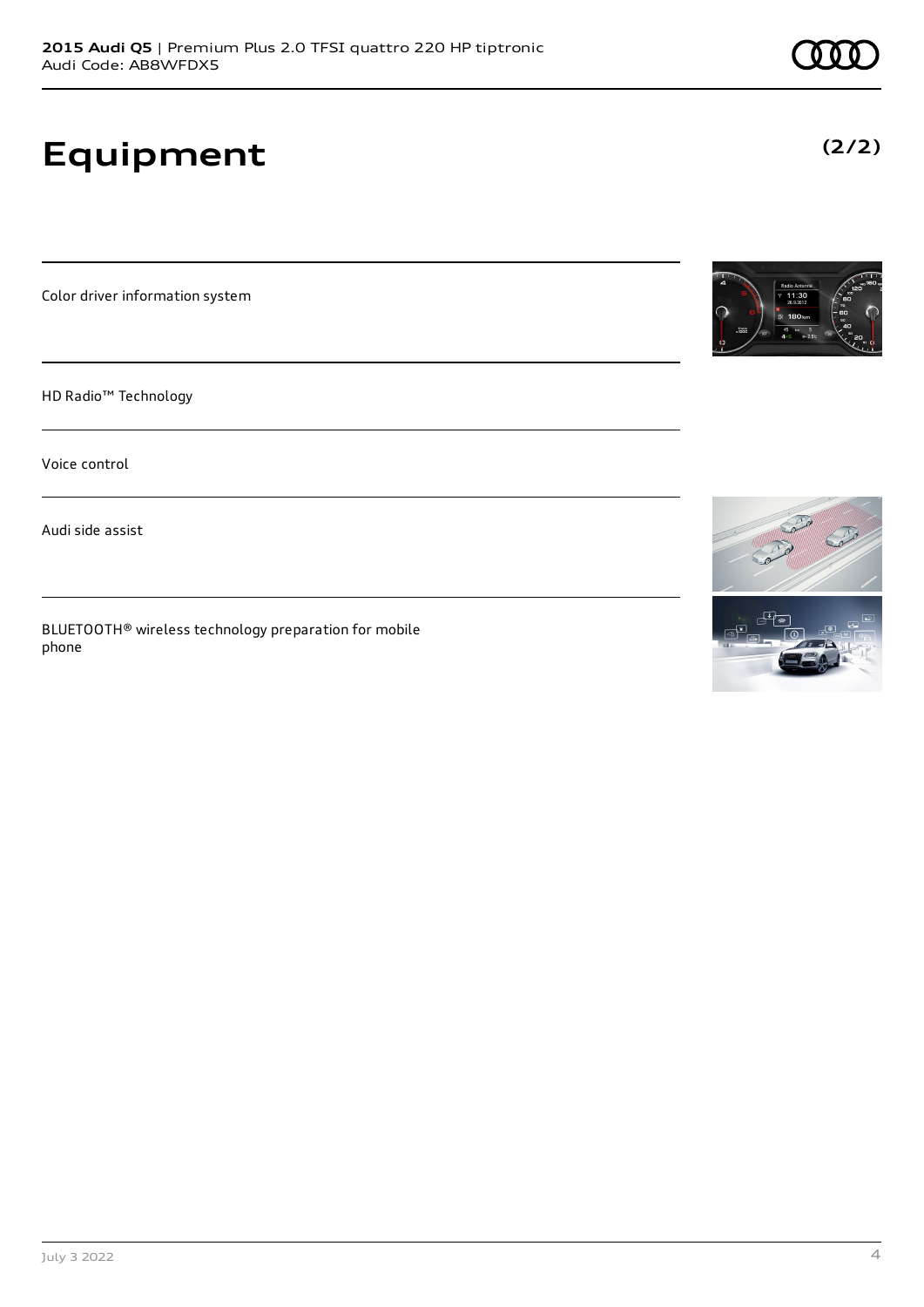## **Standard features**

### **Safety and Security**

| 4UB | Driver and front-passenger advanced airbags                                       |
|-----|-----------------------------------------------------------------------------------|
| 1AT | Electronic stabilisation control (ESC)                                            |
| UH1 | Electromechanical parking brake                                                   |
| 8T1 | Cruise control with coast, resume and<br>accelerate features                      |
| VC2 | Garage door opener (HomeLink®)                                                    |
| QZ7 | Electromechanical power steering                                                  |
| 7K6 | Tire-pressure monitoring system                                                   |
| 4X3 | Side airbags at front and head airbag system                                      |
| 8N6 | Light / rain sensor                                                               |
| 3B7 | ISOFIX child seat mounting and Top Tether<br>anchorage point for outer rear seats |

### **Exterior**

| 1D <sub>8</sub> | Provision for towing bracket                            |
|-----------------|---------------------------------------------------------|
| 151             | Car jack                                                |
| 1BA             | Dynamic suspension                                      |
| 3S1             | Aluminum roof rails                                     |
| 511             | Rear spoiler                                            |
| 8EH             | Xenon plus headlights                                   |
| 8Q3             | Automatic headlight leveling                            |
| HX2             | 18" 235/60 all-season tires                             |
| 8SL             | LED taillights                                          |
| 4KF             | Privacy glass                                           |
| 47D             | ومجواد اموره ومزيره ومواجها والمرواء ومحاورها والمزودات |

- 4ZB Stainless steel trunk edge trim and doorsills
- CB5 18" 5-spoke V design wheels with 235/60 all-season tires

#### **Interior**

| QE1             | Storage nets in backs of front seats                                                 |
|-----------------|--------------------------------------------------------------------------------------|
| 6N1             | Light cloth headliner                                                                |
| <b>9AQ</b>      | Four-zone automatic climate control                                                  |
| QQ1             | Illumination for interior door handles, air<br>vent controls, front footwells        |
| 2ZQ             | Four-spoke multifunction steering wheel                                              |
| 6F3             | Front center armrest                                                                 |
| 7F <sub>9</sub> | Leather gearshift knob                                                               |
| 4E9             | Power trunk open/close and hands-free<br>release                                     |
| 5XF             | Dual front sun visors with lighted vanity<br>mirrors                                 |
| <b>5KA</b>      | Sliding 40/20/40 split folding rear seat with<br>pass-through and adjustable recline |
| 7HA             | Cloth interior on doors                                                              |
| N1F             | Leather seating surfaces                                                             |
| 5 M G           | Dark Brown Walnut Wood inlays                                                        |
|                 |                                                                                      |

### **Infotainment and Driver Assistance**

UF7 Audi music interface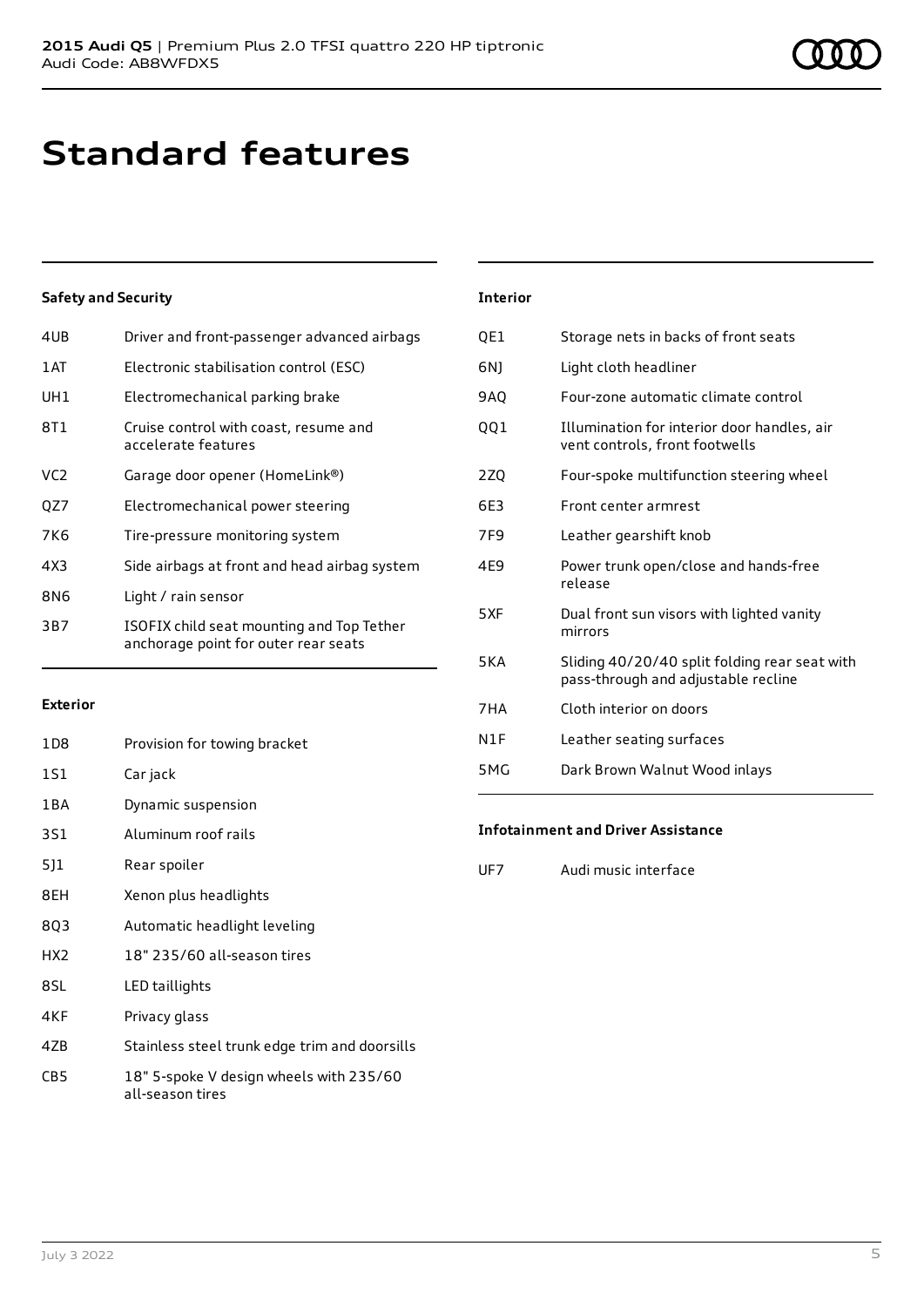### **Dealer remarks**

PRICE DROP FROM \$24,890, EPA 28 MPG Hwy/20 MPG City! CARFAX 1-Owner. Heated Leather Seats, Moonroof, Nav System, Power Liftgate, Panoramic Roof, Turbo Charged Engine, All Wheel Drive, PREMIUM PLUS PACKAGE, TECHNOLOGY PACKAGE

### WHY BUY FROM US

If there's one thing we want everyone to know it's that at Audi Des Moines we are here to make you happy. Our commitment to customer service extends to all areas of our dealership - far beyond your purchase of a new Audi or used car in Des Moines.

#### OPTION PACKAGES

TECHNOLOGY PACKAGE HDD Navi w/voice controls, MMI high control panel, Audi Parking System Plus w/Rear View Camera, front and rear sensors, Color Driver Information System w/Trip Computer, Radio: Audi MMI Navigation Plus System, TFT color, WVGA, 7" display screen, control knob w/joystick and buttons in center console, Audi connect, Bang and Olufsen sound system, 14 speakers and 505 watts w/Dolby Digital 5.1 and noise compensation, Bluetooth streaming audio, HD Radio technology, in-dash single CD player w/DVD capability, SiriusXM Traffic and voice control system, Audi Connect w/Online Services, Audi Side Assist, PREMIUM PLUS PACKAGE Driver Side Memory, Aluminum Trunk Edge Trim & Door Sills, Auto-Dimming Interior Mirror w/Compass, Audi Advanced Key, Heated Auto-Dimming & Power-Folding Mirrors, BANG & OLUFSEN SOUND SYSTEM, AUDI GUARD ALL-WEATHER MATS (SET OF 4) Black rubber mats w/Q5 logo.

#### EXPERTS CONCLUDE

"As we've come to expect from all Audi models, the Q5 benefits from classy interior design and top-notch construction." -Edmunds.com.

Pricing analysis performed on 5/11/2022. Fuel economy calculations based on original manufacturer data for trim engine configuration.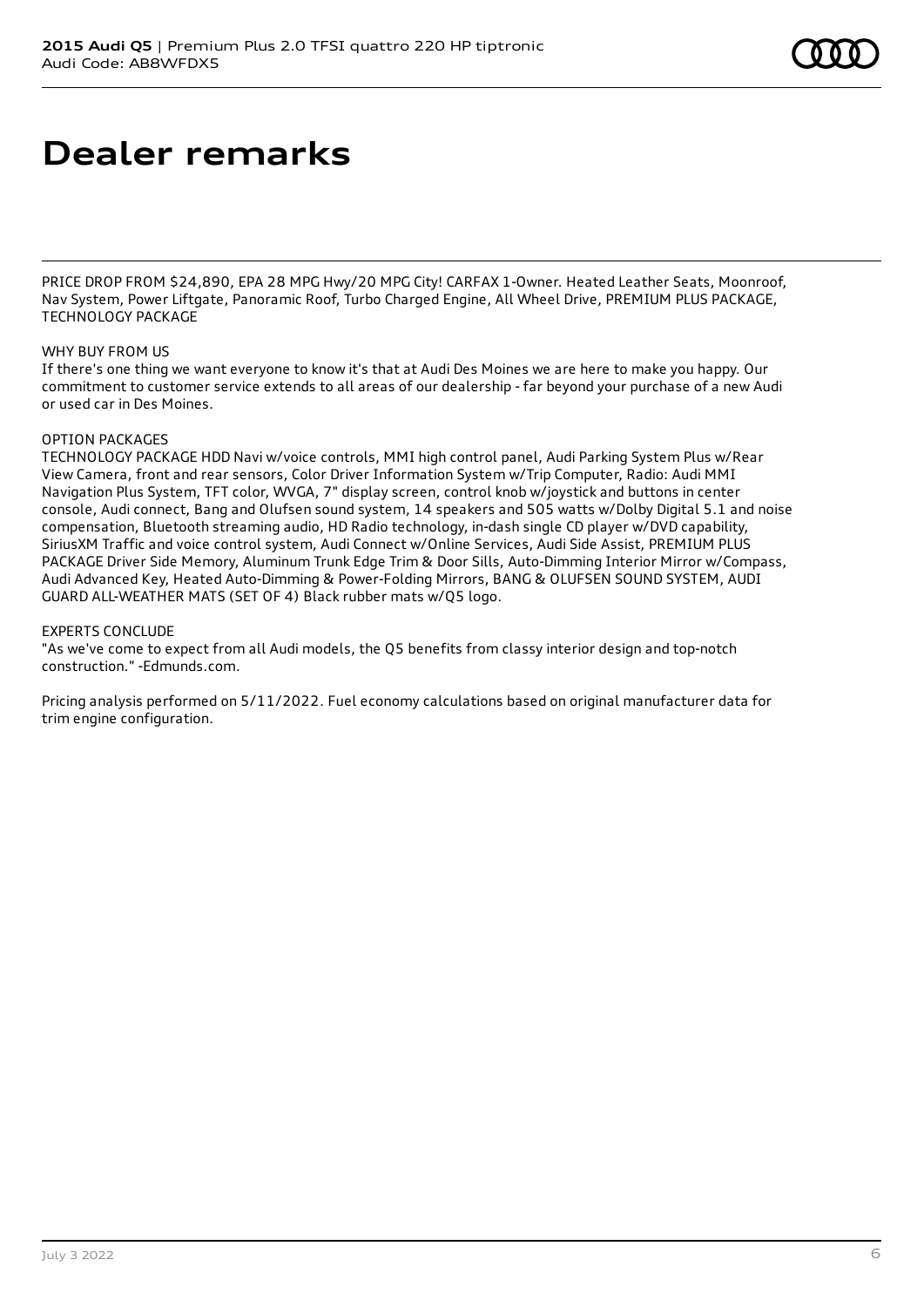## **Technical Specifications**

**(1/2)**

| engine                                      |                                                            | body                                 |                                                                                          |
|---------------------------------------------|------------------------------------------------------------|--------------------------------------|------------------------------------------------------------------------------------------|
| Engine type                                 | Four-cylinder                                              | Material                             | Fully galvanized steel unibody with                                                      |
| Acceleration (0 - 60<br>mph)                | 7.0 sec. seconds                                           |                                      | aluminum hood and tailgate and<br>multistep anti-corrosion protection                    |
| Engine block                                | Cast-iron                                                  |                                      |                                                                                          |
| Induction/fuel injection Turbocharged/TFSI® |                                                            | warranty                             |                                                                                          |
| Cylinder head                               | Aluminum-alloy                                             | Warranty                             | 4-Year/50,000 mile new vehicle                                                           |
| Max. output ps/hp                           | 220 @ 4,450-6,000 @ rpm                                    |                                      | limited warranty                                                                         |
| Towing capacity                             | 4,400 (maximum towing capacity)<br>/440 (tongue weight) lb | Maintenance                          | 12-Month/5,000 mile (whichever<br>occurs first) NO CHARGE first<br>scheduled maintenance |
| stroke                                      | Displacement/Bore and 1,984/82.5 x 92.8 cc/mm              |                                      |                                                                                          |
| Top track speed                             | 130 mph mph                                                | <b>Electrical system</b>             |                                                                                          |
| Torque                                      | 258 @ 1,500 lb-ft@rpm                                      | Alternator                           | 14 Volts - 150 amp                                                                       |
| Valvetrain                                  | 16-valve DOHC with valvelift<br>system                     | Battery                              | 12 Volts - 80 amp                                                                        |
| steering                                    |                                                            | <b>Driveline</b>                     |                                                                                          |
| Steering type                               | Electromechanical power steering<br>system                 | Gear ratios: 8th<br>Gear ratios: 6th | 0.667<br>1.000                                                                           |
| Turning diameter, curb- 38.1 ft             |                                                            | Gear ratios: 7th                     | 0.839                                                                                    |
| to-curb                                     |                                                            | Gear ratios: Reverse                 | 3.317                                                                                    |
| Steering ratio                              | 15.9:1                                                     | Gear ratios: Final Drive             | 3.760                                                                                    |
|                                             |                                                            | Gear ratios: 4th                     | 1.667                                                                                    |
| suspension                                  |                                                            | Transmission                         | Eight-speed Tiptronic <sup>®</sup> automatic                                             |
| Front axle                                  | Five-link front suspension                                 |                                      | transmission with quattro <sup>®</sup> all-<br>wheel drive                               |
| Rear axle                                   | Trapezoidal-link rear suspension                           | Gear ratios: 5th                     | 1.285                                                                                    |
|                                             |                                                            | Gear ratios: 2nd                     | 3.143                                                                                    |
|                                             |                                                            | Gear ratios: 3rd                     | 2.106                                                                                    |
|                                             |                                                            | Gear ratios: 1st                     | 4.714                                                                                    |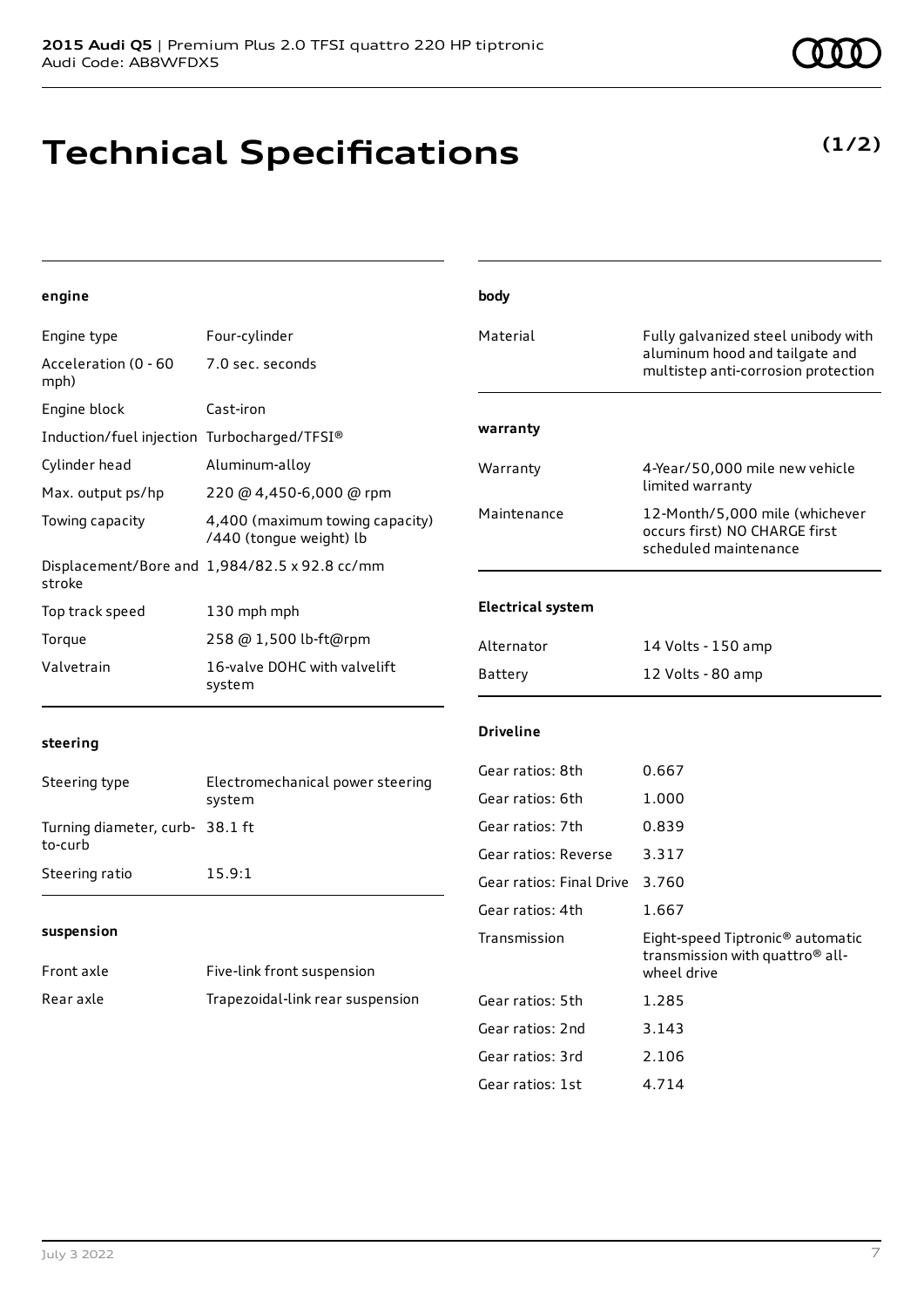## **Technical Specifications**

July 3 2022 8

### **Brake system**

| <b>Front brakes</b> | 12.6 (ventilated disc) in |
|---------------------|---------------------------|
| Rear brakes         | 11.8 (solid disc) in      |

### **Exterior Measurements**

| Height                           | 65.2 in  |
|----------------------------------|----------|
| Overall width without<br>mirrors | 74.7 in  |
| Length                           | 182.6 in |
| Wheelbase                        | 110.5 in |
| Drag coefficient                 | .33 Cw   |
| Overall width with<br>mirrors    | 82.2 in  |
| Track rear                       | 63.5 in  |
| Track front                      | 63.7 in  |
| Curb weight                      | 4,090 lb |

### **Interior measurements**

| Seating capacity                          | 5                      |
|-------------------------------------------|------------------------|
| Shoulder room, rear                       | 56.4 in                |
| Head room with front<br>sunroof           | 39.4 in                |
| Leg room, rear                            | 37.4 in                |
| Shoulder room, front                      | 57.7 in                |
| Head room with rear<br>sunroof            | 39.0 in                |
| Head room, rear                           | 37.7 in                |
| Leg room, front                           | 41.0 in                |
| Head room, front                          | 38.1 in                |
| Cargo volume, rear<br>seatbacks up/folded | 29.1/57.3 cu ft, cu ft |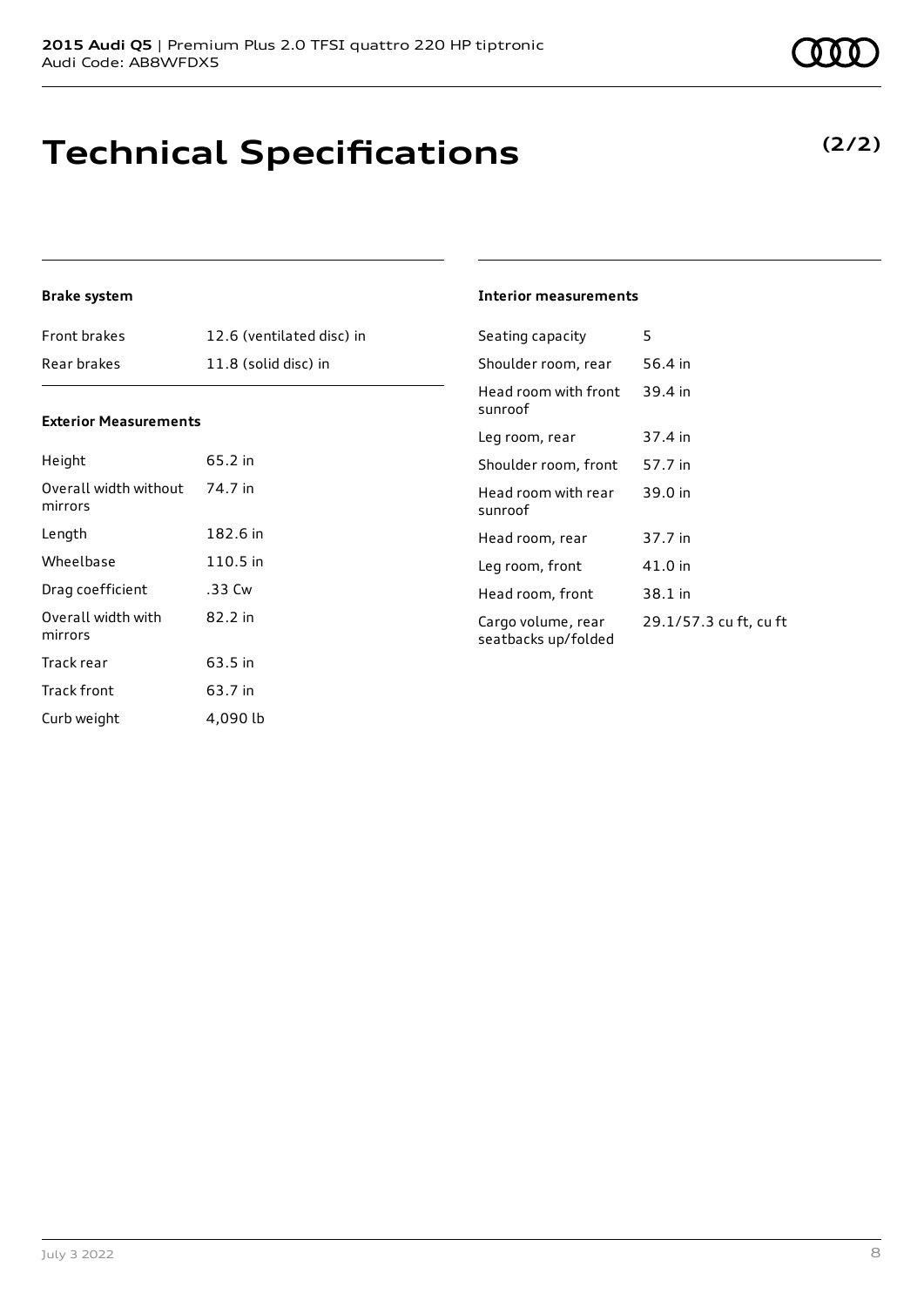

### **Consumption- and emission**

### **Consumption by NEDC**

| urban       | 20 mpg   |
|-------------|----------|
| extra-urban | 28 mpg   |
| combined    | $23$ mpg |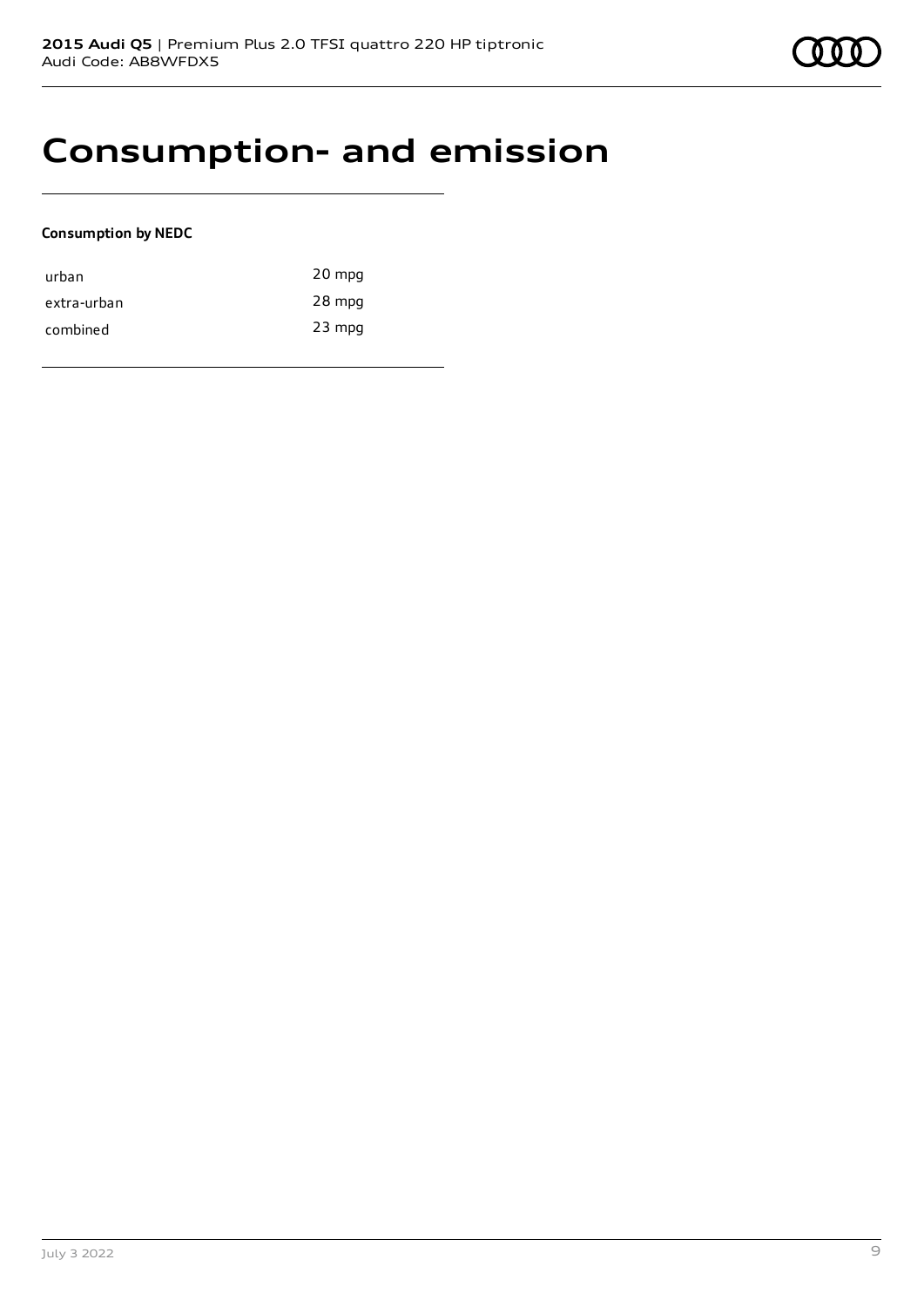### **Contact**

Dealer **Audi Des Moines**

5190 Merle Hay Road 50131 Johnston IA

Phone: +15152530333 FAX: 5152530518

www: [https://www.audiofdesmoines.com](https://www.audiofdesmoines.com/)